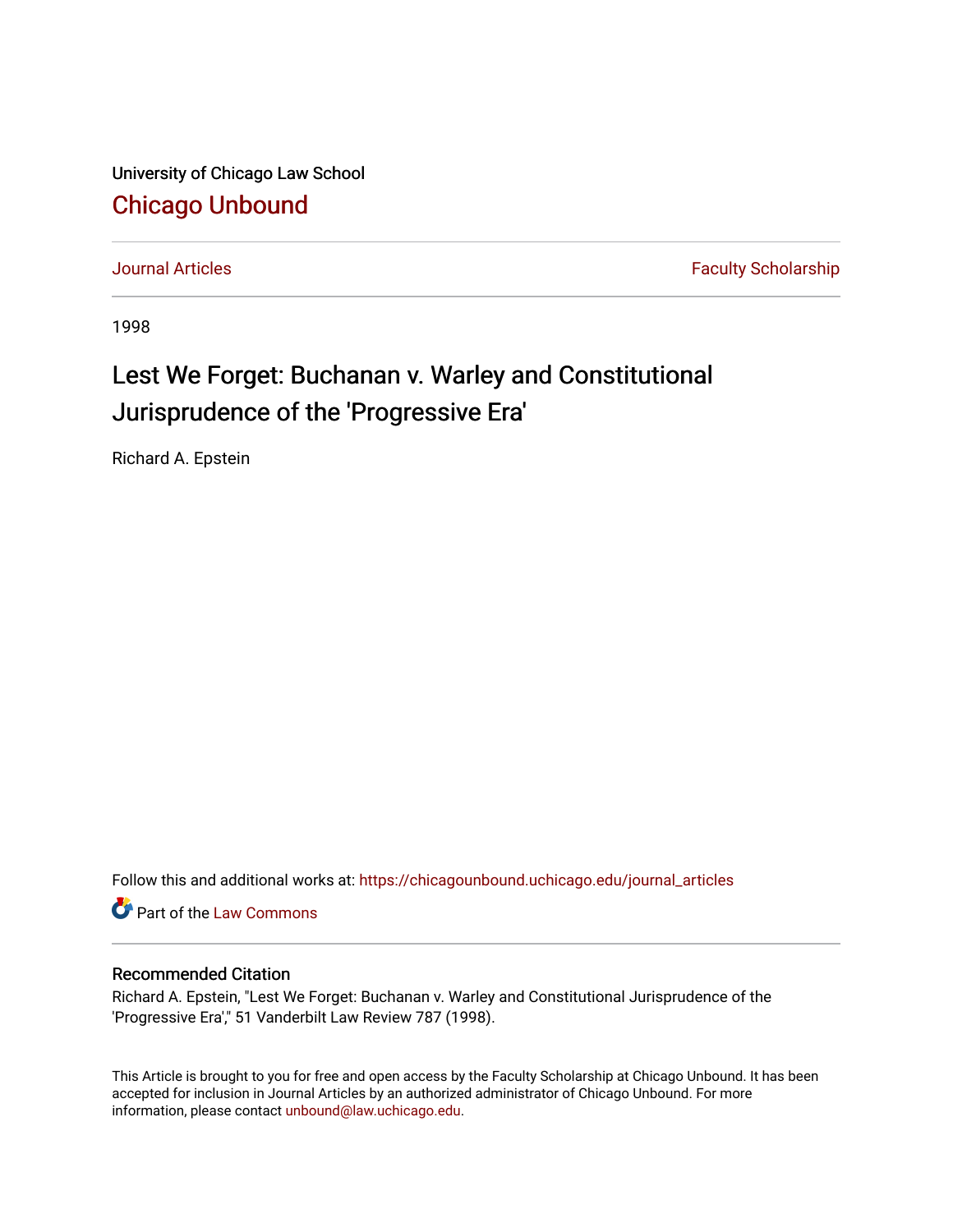```
VOLUME 51 MAY 1998 MAY 1998 NUMBER 4
```
# **COLLOQUIUM**

## **Lest We Forget:** *Buchanan v. Warley* **and Constitutional Jurisprudence of the "Progressive Era"**

*Richard A. Epstein\**

The two principal papers in this collection are devoted to an analysis of one of the Supreme Court's landmark decisions of the Progressive era, *Buchanan v. Warley.*<sup>1</sup> Both David Bernstein<sup>2</sup> and Michael Klarman3 reveal ambitions that go beyond a single case, as each discusses in detail a large part of the Progressive era jurisprudence on race relations that set the stage for *Buchanan v. Warley. A* short introduction is hardly the place to quibble with these papers on points of detail. But it is the place to raise one neglected theme that requires fresh emphasis. The constitutional jurisprudence that led to the disgraceful judicial performance on race relations in the Progressive era has-in its critical theoretical structure-much in common with our current constitutional jurisprudence on property

<sup>\*</sup> James Parker Hall Distinguished Service Professor of Law, The University of Chicago.

<sup>1. 245</sup> U.S. 60 (1917).

<sup>2.</sup> David Bernstein, *Philip Sober Controlling Philip Drunk:* Buchanan v. Warley *in Historical Perspective,* 51 VAND. L. REV. 799 (1998).

<sup>3.</sup> Michael Klarman, *Race and the Court in the Progressive Era,* 51 VAND. L. REv. 883 (1998).

<sup>787</sup>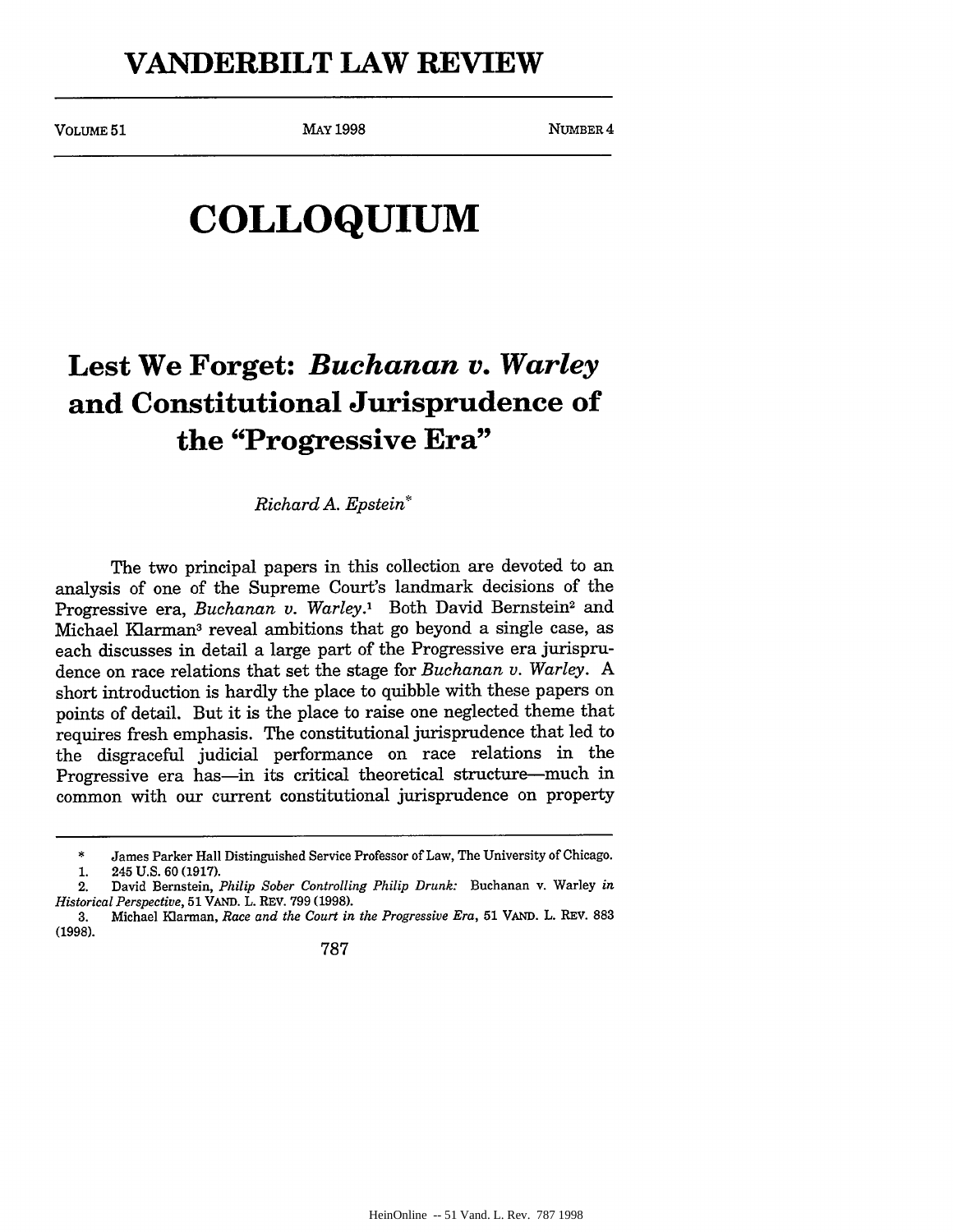rights and the police power. As the one notable exception to that sorry assessment, *Buchanan* represents a sharp and welcome departure from the dominant temper of its time.

*Buchanan* was a staged litigation challenge to a Louisville racial zoning ordinance. The ordinance prohibited blacks from living in neighborhoods designated as predominantly white, and likewise prohibited whites from living in neighborhoods designated as predominantly black.<sup>4</sup> The purpose of the reciprocal prohibition was to bring the case within the scope of the Supreme Court's separate-butequal doctrine; the Court had demonstrated a willingness to invalidate laws that did not satisfy this minimal requirement.5 But the power imbalances and intended disparate impact that led to the ordinance's adoption were clear, notwithstanding its facial neutrality. The prohibitions on blacks moving into white neighborhoods cut much more deeply than those in the opposite direction. It was the white power structure that passed the ordinance. Its members were not interested in moving into black neighborhoods; they were concerned with keeping blacks out of their neighborhoods.

To challenge this ordinance, a white seller and black buyer entered into a contract for the sale of land in a white-designated neighborhood. The contract's key clause read:

It is understood that I am purchasing the above property for the purpose of having erected thereon a house which I propose to make my residence, and it is a distinct part of this agreement that I shall not be required to accept a deed to the above property or to pay for said property unless I have the right under the laws of the State of Kentucky and the City of Louisville to occupy said property as a residence. <sup>6</sup>

The black buyer refused to take title on the ground that the local zoning ordinance made it impossible for him to live on the premises. Buchanan, the white seller, then sought specific performance of the contract. The occupancy clause was added for hitigation purposes, for without the clause the buyer could not have resisted specific performance because he would have been free to resell or lease the property to whites. After all, the ordinance did not deny the black buyer the right to own property in the white neighborhood; it just

*<sup>4.</sup> Buchanan,* 245 U.S. at 70-71.

<sup>5.</sup> *See, e.g.,* McCabe v. Atchison, Topeka & Santa Fe Ry. Co., 235 U.S. 151, 161-63 (1914) (finding a state law allowing railroad carriers to provide certain privileges to whites only violated the separate-but-equal principle, but holding that the plaintiff's allegations were "too vague and indefinite" to warrant injunctive relief).

<sup>6.</sup> *Buchanan,* 245 U.S. at 69-70.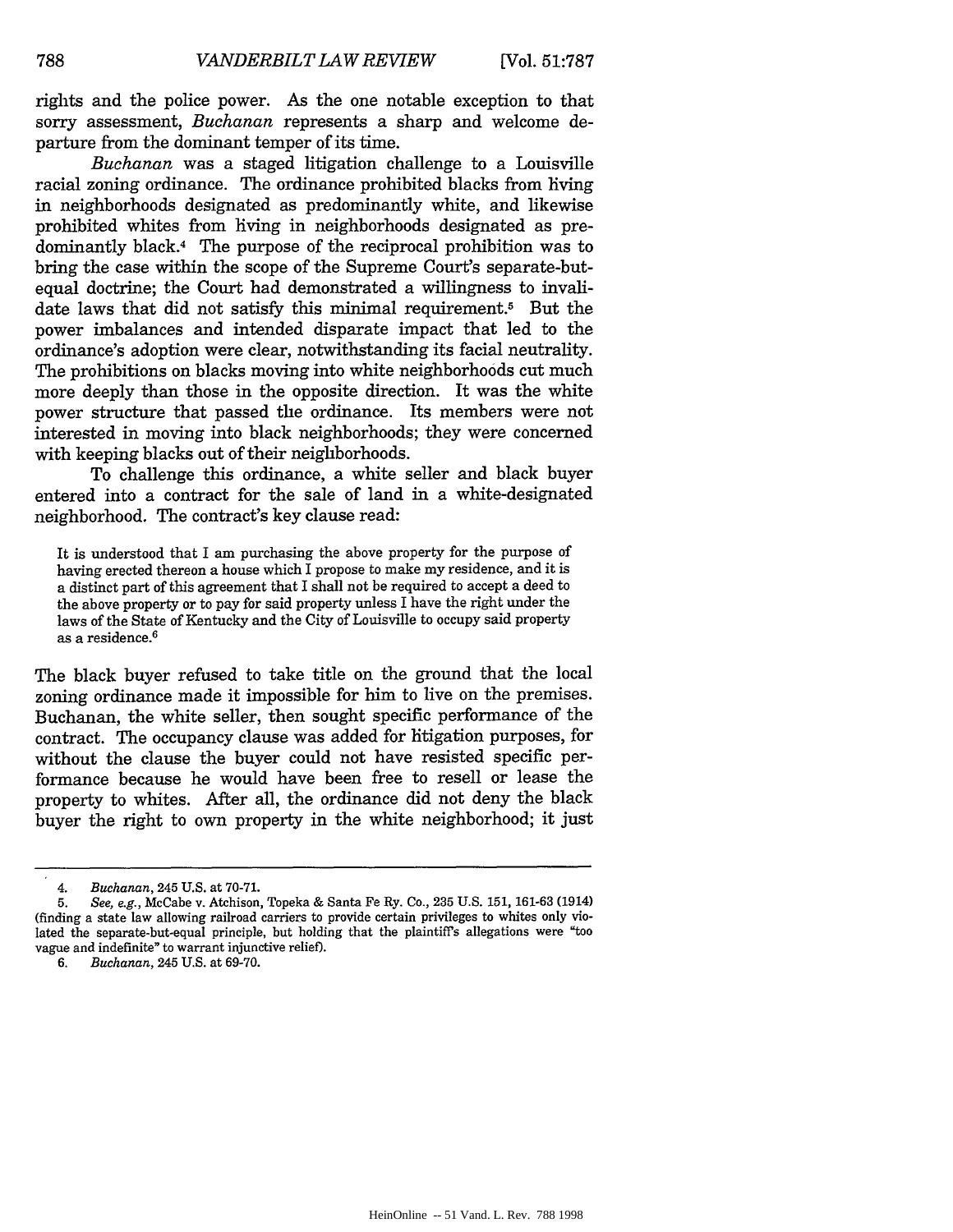denied him, and all other blacks, the right to live there. Not surprisingly, the Kentucky Court of Appeals upheld the Louisville ordinance as within the state police power.7 The Supreme Court then struck it down under the Fourteenth Amendment. What accounts for the difference?

To modern sensibilities, this constitutional challenge sounds like a harbinger of the Equal Protection Clause arguments that some thirty-six years later persuaded the Court to strike down school segregation in *Brown v. Board of Education.8* But those developments still lay far in the future and rested on a range of sociological assumptions that had not found expression in an earlier age. Instructively, *Buchanan* was decided on grounds that had far more to do with the protection of property than with the guarantee of equal protection. Its property-based outcome rested on two key premises. First, property did not comprise merely the right to take title to land, or even the right to exclude others. Instead, property was defined to include an owner's rights to possess, use, and dispose of the lands as he sees fit. Second, to the extent that it imposed a state restraint on Buchanan's right to alienate his property, the Louisville ordinance amounted to a state deprivation of property.<sup>9</sup> This broad definition of property has been compromised, if not rejected, in modern case law. All too often, modern courts equate property primarily with the right to exclude, and an owner's right of use and disposition receive little or no protection.<sup>10</sup>

But government restraint on property does not necessarily violate the Constitution as a deprivation of property rights. Even if left uncompensated, such restraints could well be justified under the state's police power, which allows the state to regulate where it advances the "safety, health, morals and general welfare" of the public.

*<sup>7.</sup> See* Harris v. City of Louisville, 177 S.W. 472, 476 (Ky. 1915).

<sup>8. 347</sup> U.S. 483 (1954).

<sup>9.</sup> For a discussion of the distinction between state and private action, see *Corrigan v. Buckley,* **271** U.S. 323, 331-32 (1926), which found no substantial constitutional challenge on any substantive theory to the judicial enforcement of privately created racially restrictive covenants. The contrast between judicial enforcement of private rights and state action was stressed repeatedly throughout the decision. The decision's weakness was its failure to take into account the risk that the covenants in question represented some exertion of monopoly power. Its strength was its stout maintenance of the distinction between public and private action that was gutted a generation later in *Shelley v. Kraemer,* 334 U.S. 1 (1948).

<sup>10.</sup> *See* Lucas v. South Carolina Coastal Council, 505 U.S. 1003, 1014-19, 1027 (1992) (holding that if state action deprives a property owner of all economically viable uses of his property then the action constitutes a "taking" under the Fifth and Fourteenth Amendments); Andrus v. Allard, 444 U.S. **51,** 67-68 (1979) (holding that a state law prohibiting the sale of eagle feathers does not violate the Fifth Amendment Takings Clause).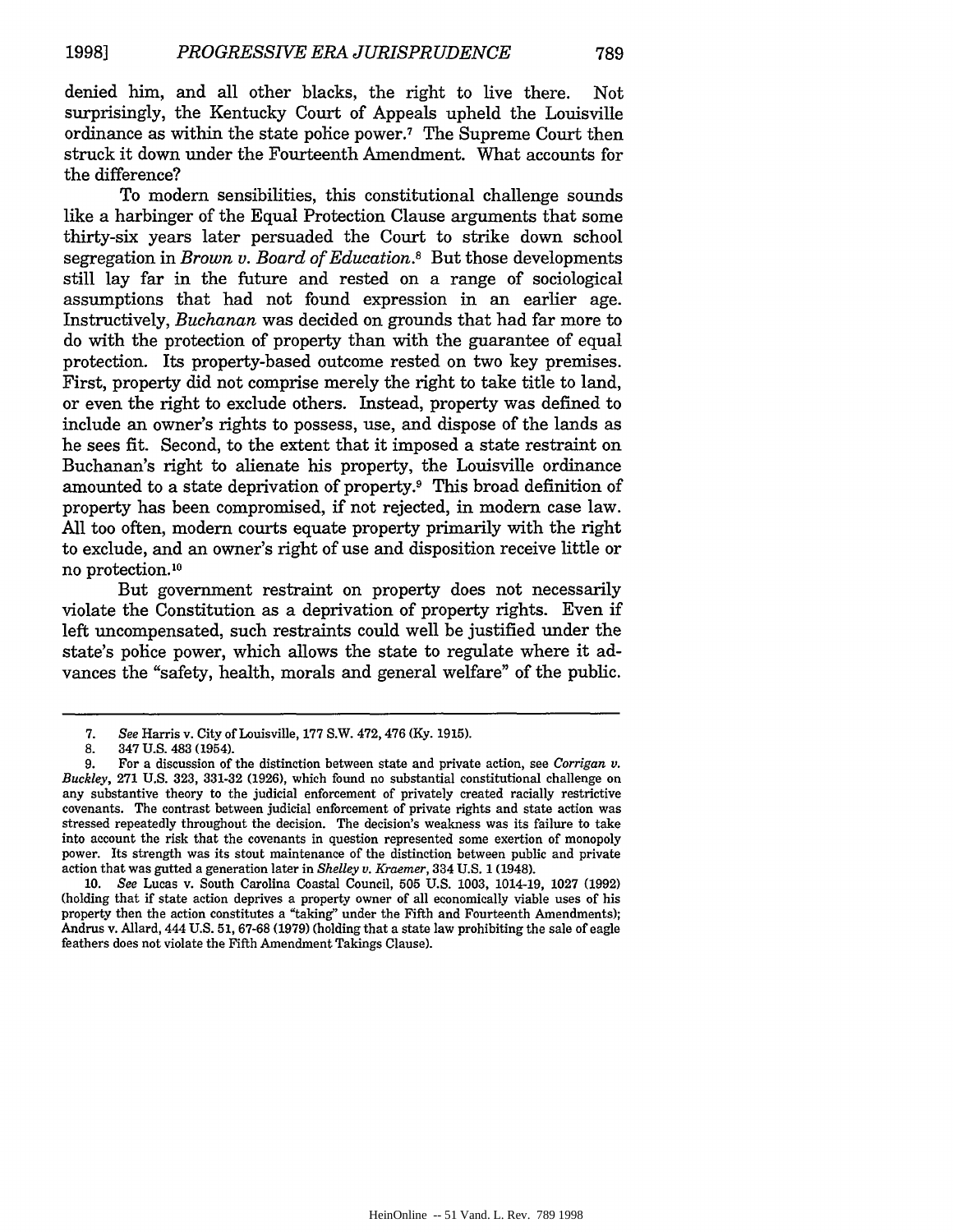During the Progressive era, a sharp and continuous battle raged over both the respect to be accorded to property rights, and the deference that the Congress, and particularly state legislatures, should receive under the police power." During that period, the Supreme Court, in cases of little immediate relationship to race, often recognized that property rights, and more specifically, the freedom of contract could be limited in certain ways.

The question was, in what ways could the freedom of contract and property rights be limited under the police power? This issue is no arid doctrinal dispute. The Constitution makes no explicit The Constitution makes no explicit reference to the police power in any of its great guarantees of individual rights against the state. Thus the definition and scope of the police power was driven by rival conceptions of the proper role of state power in a regime dedicated to the protection of life, liberty, and property. Outside the race area, the Court frequently cut down the scope of the police power. One critical case in this development, *Lochner v. New York,* held by a five-to-four vote that a law imposing a maximum ten-hour workday for certain classes of bakers did not fall within the scope of the police power, but was in fact a "labor" statute whose primary purpose was to restrain competition in the employment markets. <sup>12</sup>

I have little question that *Lochner* hit the nail right on the head. *Lochner* was a criminal prosecution, and it is instructive that the state was prepared to impose sanctions against Lochner even though none of his "necessitous" workers expressed any dissatisfaction with their working arrangements. But this naïve view of employment relations-letting workers decide where and how to work-was subject during the Progressive era to a relentless pounding from the leading intellectual figures of the time: Ernst Freund,<sup>13</sup> Roscoe Pound,<sup>14</sup> Learned Hand,<sup>15</sup> Felix Frankfurter,<sup>16</sup> and Louis Brandeis<sup>17</sup> all condemned the rigid and dogmatic view of the police power nourished by oft-discredited dictates of laissez-faire jurispru-

16. *See, e.g.,* Felix Frankfurter, *Hours of Labor and Realism in Constitutional Law,* **29** HARv. L. REV. 353, 362-73 (1916).

<sup>11.</sup> James W. Ely, Jr., *Reflections on* Buchanan v. Warley, *Property Rights, and Race,* 51 **VAND.** L. REV. 955, 965-67 (1998).

<sup>12. 198</sup> U.S. 45, 52-54, 64(1905).

<sup>13.</sup> *See, e.g.,* Ernst Freund, *Limitation of Hours of Labor and the Federal Supreme Court,* **17** GREEN **BAG** 411, 415-17 **(1905).**

<sup>14.</sup> *See, e.g.,* Roscoe Pound, *Mechanical Jurisprudence,* **8** COLUM. L. REV. 605, 615-22 (1908); Roscoe Pound, *Liberty of Contract,* **18** YALE L.J. 454, 479-87 (1909).

**<sup>15.</sup>** *See, e.g.,* Learned Hand, *Due Process of Law and the Eight-Hour Day,* 21 HARV. L. REV. 495, 501-09 (1908).

**<sup>17.</sup>** *See, e.g.,* Louis D. Brandeis, *The Living Law, IOU.* ILL. L. REV. 461,467-71 (1916).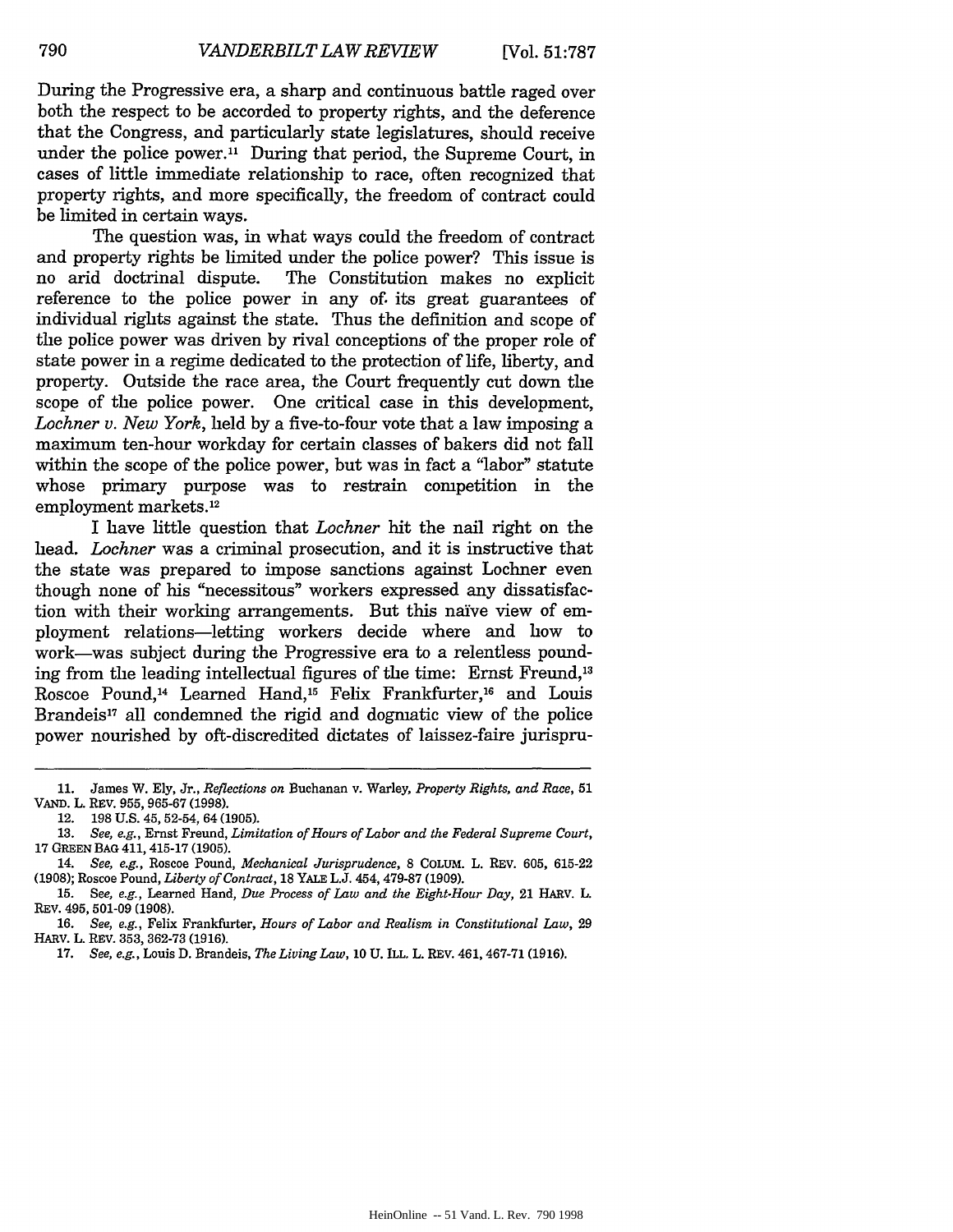dence. What was needed in its place, so their theme ran, was an enlightened sociological jurisprudence that stressed not barren legal forms, but a realistic assessment of the material working conditions that these state laws were designed to rectify.1s Alas, this richer sociological account should have led those notable jurisprudential warriors to embrace with increased fervor the narrower laissez-faire version of the police power that they rejected, and that remains rejected today.19

And that is where *Buchanan v. Warley* and the other Progressive era race relations cases enter the picture. The sad but simple truth is that the Jim Crow resegregation of America depended on a conception of constitutional law that gave property rights short shrift, and showed broad deference to state action under the police power. At the outset of this period, *Plessy v. Ferguson* upheld the power of the state to require common carriers to offer their services only in segregated train compartments.<sup>20</sup> Plessy marked an unwarranted aggrandizement of the state police power. The traditional views of laissez-faire jurisprudence did not ignore the dangers of monopoly power, and the common law had long made it clear that common carriers did not have the right to exclude, but instead were under a public duty to provide service at reasonable rates on a nondiscriminatory basis.21

The racial discrimination mandated by the Louisiana statute was clearly at odds with the common law's hostility toward discrimination by common carriers.<sup>22</sup> To be sure, that hostility did not translate into an absolute prohibition against discrimination, but the exceptions to it largely related to the imposition of different charges for different classes of service that were supplied at different cost. But *Plessy* revealed no differences in cost of service to white and black customers. The whole purpose of the statute was to introduce the invidious forms of racial classifications that were not allowed at com-

20. 163 U.S. 537,548 (1896).

<sup>18.</sup> *See* Roscoe Pound, *The Need of a Sociological Jurisprudence,* 19 GREEN **BAG** 607, 610- **15** (1907).

<sup>19.</sup> *See, e.g.,* Home Builders & Loan Ass'n v. Blaisdell, 290 U.S. 398 (1934) (upholding a mortgage moratorium statute against a contract clause challenge); Euclid v. Ambler Realty Co., 272 U.S. 365 (1926) (upholding a general zoning ordinance against a police power challenge).

<sup>21.</sup> *See* H.W. Chaplin, *Limitations upon the Right of Withdrawal from Public Employment,* 16 HARv. L. REV. 555, 556-57 (1903) (discussing the fundamental duties of the common carrier).

<sup>22.</sup> For an extended discussion, see RICHARD A. EPSTEIN, THE PRINCIPLE FOR A FREE SocIETY: RECONCILING INDIVIDuAL LIBERTY WITH THE COMMON GOOD chs. 2 & **10** (forthcoming 1998) (manuscript on file with author).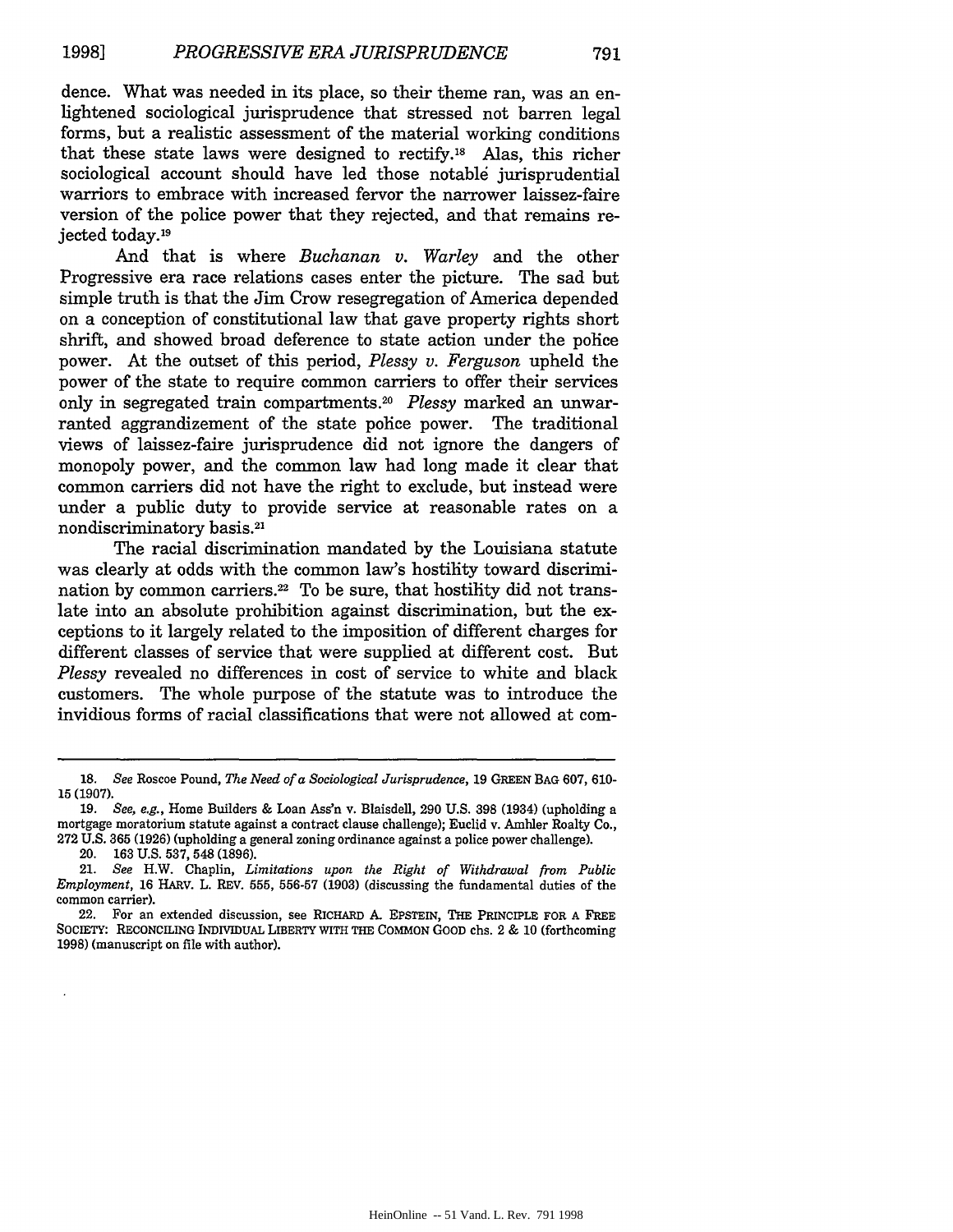mon law. So once again it is important to keep straight who is a hero and who is a villian. The statute sustained in *Plessy* was flatly inconsistent with laissez-faire principles. By no stretch of the imagination does *Plessy* enshrine some indefensible common law baseline of individual property rights.23 Nor does *Plessy* rest on some hidden affection for a theory of natural rights. By no stretch do *Plessy* and *Lochner* represent different applications of a common jurisprudence. *Plessy* represented the expansionist view of the police power that *Lochner* repudiated.

*Berea College v. Kentucky* tells a similar story.<sup>24</sup> There, the Supreme Court approved of Kentucky's efforts to segregate a private integrated college that operated under a state charter. The Supreme Court held that because Kentucky could issue or withhold its charter at pleasure, it therefore could amend the charter to require separation: The greater power to charter includes the lesser power to impose conditions on that charter. Once again, laissez-faire theory takes a much dimmer view of the conditions attached to state permits and charters. In general, it favors a system in which all persons, without discrimination, could receive charters of incorporation without the need for special legislation on their behalf.2s *Berea College* violated the common law principle that, as with common carriers, the state monopoly over corporate charters imposed on government the obligation to operate in a nondiscriminatory fashion.

*The Plessy and Berea College* expansions of the state police power placed obstacles in the path of the plaintiffs in *Buchanan v. Warley.* The correct intellectual path for the Supreme Court would have been to overrule both decisions. But this was most unlikely given the sharp contemporary rise in the sentiments favoring segregation.26 Instead, the Court distinguished *Plessy and Berea College*

**<sup>23.</sup>** *See* CASS R. SUNsTEIN, THE PARTIAL CONSTITUTION 42-45 **(1993).**

<sup>24. 211</sup> U.S. 45 **(1908).**

**<sup>25.</sup>** For discussions of state charters, see Henry Butler, *Nineteenth-Century Jurisdictional Competition in the Granting of Corporate Privileges,* 14 **J.** LEGAL STUD. **129 (1985);** RICHARD A. EPSTEIN, BARGAINING WITH THE STATE 107-26 (1993).

<sup>26.</sup> That there exists a serious and difficult problem arising from a feeling of race hostility which the law is powerless to control, and to which it must give a measure of consideration, may be freely admitted. But its solution cannot be promoted by depriving citizens of their constitutional rights and privileges.

Buchanan v. Warley, 245 U.S. 60, **80-81** (1917). After all, only a few years earlier Woodrow Wilson had resegregated the federal civil service as yet another urgent Progressive reform. *See* Klarman, *supra* note 3, 917-18 n.184 (citing Morton Sosna, *The South in the Saddle: Racial Politics During the Wilson Years,* 54 WISC. MAG. HIST. 30 (1970); Nancy J. Weiss, *The Negro and the New Freedom: Fighting Wilsonian Segregation,* 84 POL. **SCI.** Q. **61** (1969); Kathleen L. Wolgemuth, *Woodrow Wilson and Federal Segregation,* 44 J. NEGRO HIST. 158 (1959)).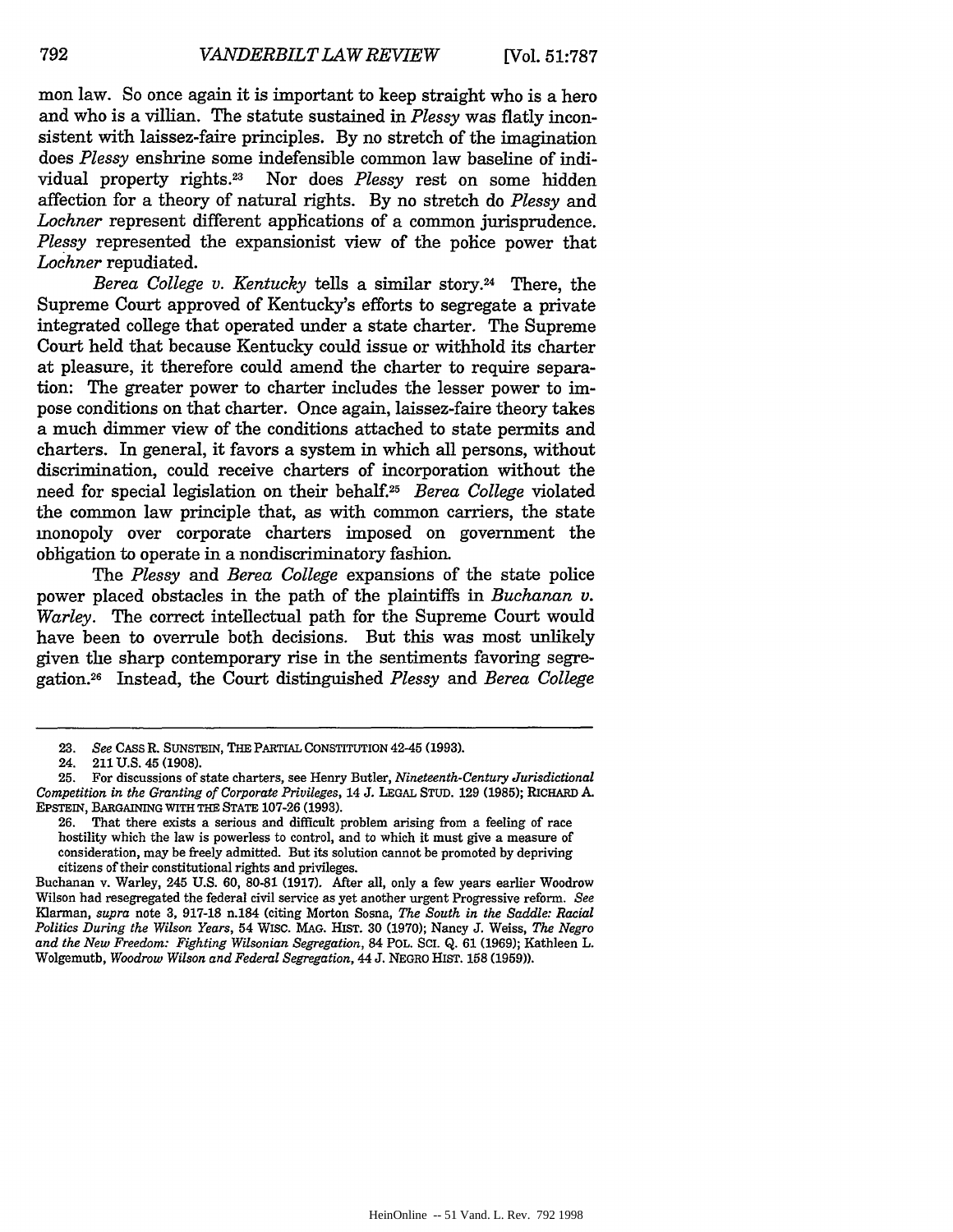### from the facts of *Buchanan.* The Court explained that:

In each instance the complaining person was afforded the opportunity to ride, or to attend institutions of learning, or afford the thing of whatever nature to which in the particular case he was entitled. The most that was done was to require him as a member of a class to conform with reasonable rules in regard to the separation of the races. In none of them was he denied the right to use, control, or dispose of the property, as in this case. Property of a person, whether as a member of a class or as an individual, cannot be taken without due process of law.<sup>27</sup>

The Court's analysis is correct insofar as it protects private property from the assault of the Louisville ordinance. The obvious point is that title to land does not come from the state, but in good Lockean tradition, stems from a prior conveyance of a party who had acquired the property, not by state grant, but by first possession.<sup>28</sup> *Buchanan* thus treats the bottom-up origin of private property as a form of insulation against state power, and, to great benefit, ignores the fashionable temptation to treat all forms of private property as though they originated in state grants or state decrees. This language is misplaced, however, insofar as it purports to rescue *Plessy* and *Berea College.* To be sure, neither of those cases involved total exclusion. But both did involve the use of state monopoly power to dictate the organization of private institutions. In all cases, that power should be constrained by the nondiscrimination principle.

The City of Louisville sought to invoke the broad conception of the police power articulated in *Plessy and Berea College* when it styled its ordinance:

An ordinance to prevent conflict and ill-feeling between the white and colored races in the City of Louisville, and to preserve the public peace and promote the general welfare by making reasonable provisions requiring, as far as practicable, the use of separate blocks for residences, places of abode and places of assembly by white and colored people respectively.<sup>29</sup>

Before the Supreme Court, Kentucky contended that this ordinance "tends to promote the public peace by preventing racial conflicts; that it tends to maintain racial purity; that it prevents the deterioration of

29. *Buchanan,* 245 U.S. at 70.

<sup>27.</sup> *Buchanan,* 245 U.S. at 79-80 (quoting Carey v. City of Atlanta, 143 Ga. 192, 198 **(1915)).**

**<sup>28.</sup>** *See* JOHN LOCKE, SECOND TREATISE OF GOVERNMENT **18-30** (C.B. Macpherson ed., Hackett Publishing Co. 1980) (1690). For comment, see generally Richard A. Epstein, *Possession as the Root of Title,* **13 GA.** L. REV. 1221 (1979).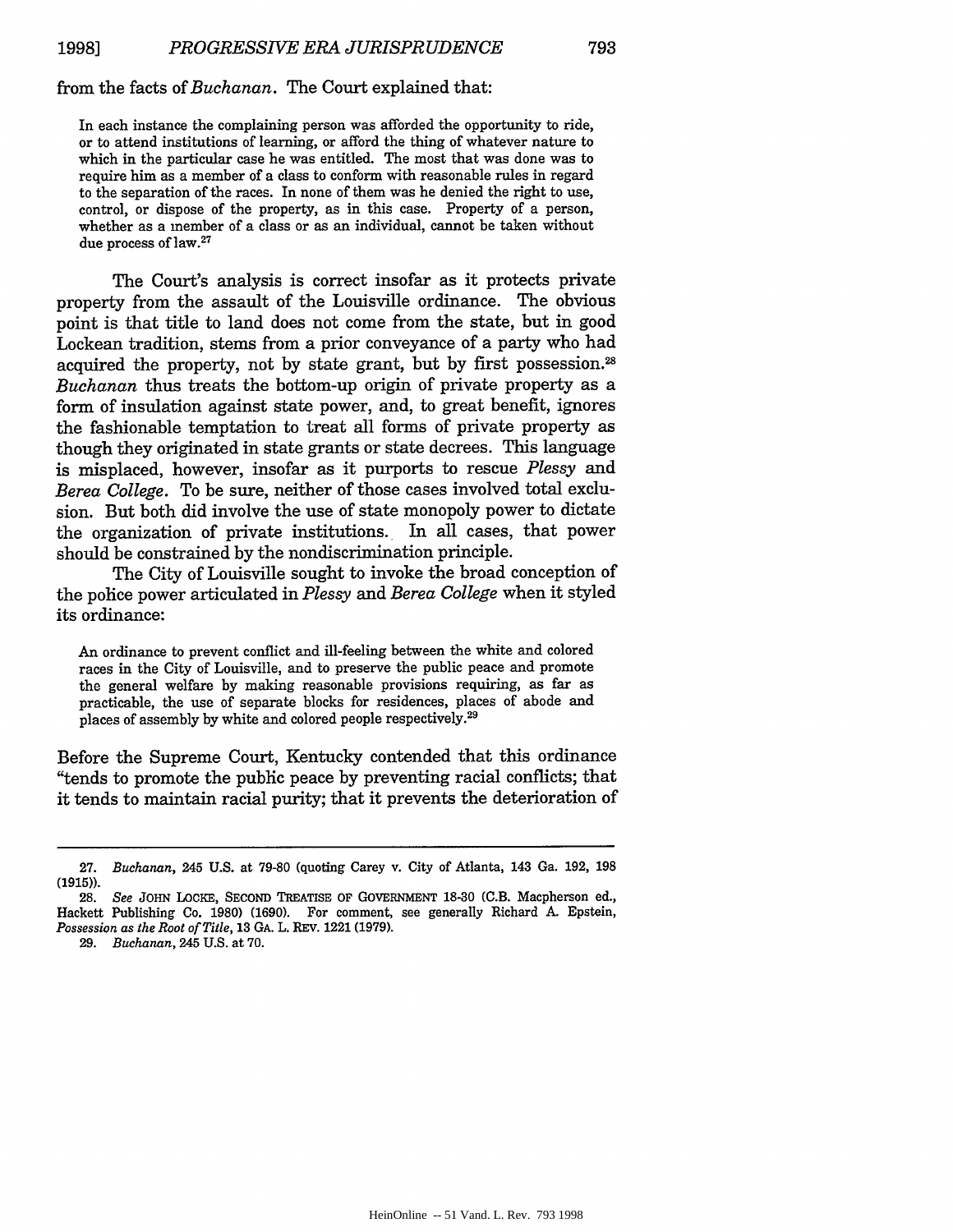property owned and occupied by white people, which deterioration, it is contended, is sure to follow the occupancy of adjacent premises by persons of color."<sup>30</sup> The state's arguments could be sustained given the temper of the times if one followed the broad Holmesian account of the police power.<sup>31</sup>

Fortunately, on this occasion Holmes remained silent. With the path cleared, the state's arguments of course must fall before any sensible account of the police power. The explicit concern of the preservation of property values of white owners belies any raceneutral justification for the passage of the ordinance: Neutral in form, the only property values that mattered were those of whites. The statute's broad end (the purity of the races) has nothing to do with the prevention of nuisances or the safety, health, and general welfare of the public. The dangers of property deterioration come from bad neighbors regardless of color, so that the ordinance is both underinclusive (insofar as obnoxious white homeowners are excluded) and overinclusive (insofar as well-behaved black homeowners are And even if property values in white neighborhoods declined when well-behaved blacks moved in, those losses (like competitive losses) are the kinds that individuals are normally required to bear. The common law of nuisance covers such items as conduct injurious to the senses, obstructions of rights of way, and the withdrawal of lateral support.<sup>32</sup> The combination of a strong defense of property rights and a narrow account of the police power sent this ordinance to its deserved rest.

The worst decisions of the Progressive era rested on the view that property rights were weak and police power justifications extensive. And that is precisely the view championed by today's advocates of broad state power. We should be wary of any sociological efforts to distinguish the modern forms of government regulation from their discredited forbearers. Sociological jurisprudence has a funny way of backfiring. One generation embraces a statute on its own vision of

<sup>30.</sup> *Id.* at 73-74.

<sup>31.</sup> *See, e.g.,* Noble State Bank v. Haskell, 219 US. 104, 111 (1911) (stating that the police power "may be put forth in aid of what is sanctioned by usage, or held by the prevailing morality or strong and preponderant opinion to be greatly and immediately necessary to the public welfare"). As Bernstein notes, Holmes's judicial expressions almost always follow from some earlier statement of the same position. *See* Bernstein, *supra* note 2, at 857. See in this instance, Oliver Wendell Holmes, *Book Notices,* 6 AM. L. REV. 132, 141 (1871), where Holmes adopted the majoritarian form of might makes right: "[I]f the will of the majority is unmistakable, and the majority is strong enough to have a clear power to enforce its will, and intends to do so, the courts must yield."

<sup>32.</sup> For codification of the common law definition of nuisance, see CAL. CIV. CODE § 3479 (West 1997).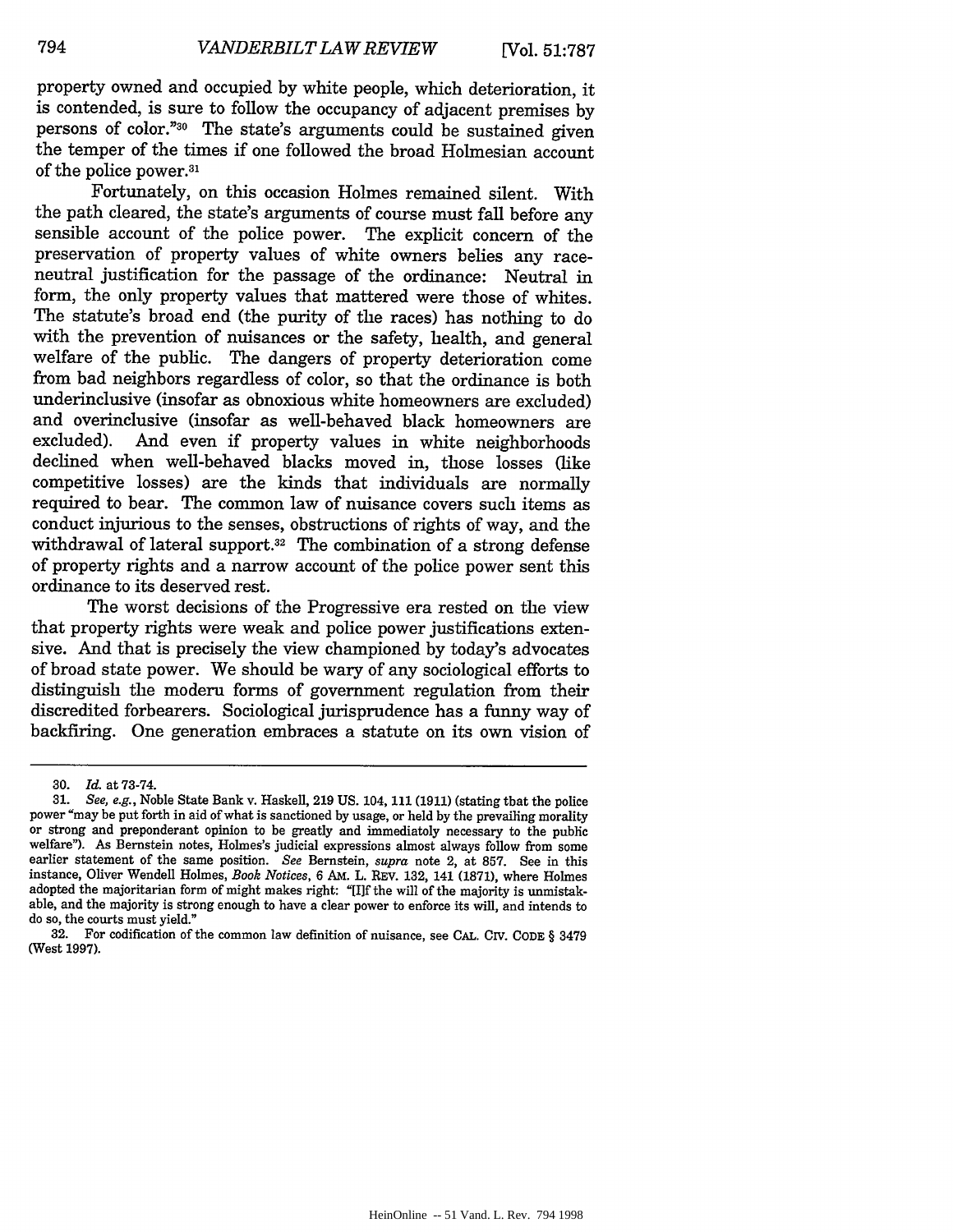the public interest; the next generation rejects it as a mischievous operation of state power. Thus, for example, one of the major Progressive causes was to justify minimum wage laws only for women. This effort reached its fruition in Louis Brandeis's successful argument before the Supreme Court in *Muller v. Oregon33* Today, however, these laws are regarded not as enlightened protection of the weaker sex but rather as impermissible forms of protectionism that serve to insulate men from the competition of women.<sup>34</sup> As recently as 1964, the moral imperative behind the civil rights laws called for a color-blind statute.35 Yet today's generation questions whether affirmative action programs are allowed under the law, or, as some have recently argued, required by the Equal Protection Clause.<sup>36</sup>

Lest we forget, there is a lesson to be learned here. Madison reminded us that "enlightened statesmen will not always be at the helm."<sup>37</sup> This insight should lead us to a constitutional jurisprudence that does not ebb and flow with each change in intellectual fashion. The broad protection of property rights, limited by the need to prevent force, control fraud, and limit monopoly power, offers a recipe for constitutional protection that is good for the ages, and should be recognized as such. The tragic missteps in American race relations did not just happen to coincide with the Progressive era. They happened *because* the Progressive era championed a conception of government that included a broad police power and weak property rights. This conception carries over to the present day. Before praising sociological jurisprudence, we should recall that virtuous rationales for government action were, and are, often thin cloaks for partisan favor, as in *Lochner* itself. In praising the good that can come from government discretion, we should never forget the evils it has wrought. So before we rail once more against state protection of property

<sup>33. 208</sup> U.S. 412 (1908).

<sup>34.</sup> *See* Reed v. Reed, 404 U.S. 71, 76-77 (1971) (striking down a law that gave preference to males serving as estate administrators as a violation of the Equal Protection Clause); Sylvia A. Law, *Rethinking Sex and the Constitution,* 132 U. PA. L. REV. 955, 958-59 n.14 (1984) (surveying the law of equal protection and gender and arguing for stronger constitutional enforcement of sex-based equality).

<sup>35.</sup> It shall be an unlawful employment practice for an employer - (1) to fail or refuse to hire or to discharge any individual, or otherwise to discriminate against any individual with respect to his compensation, terms, conditions, or privileges of employment, because of such individual's race, color, religion, sex, or national origin. 42 U.S.C. § 2000e-2 (1994).

<sup>36.</sup> In *Coalition for Economic Equity v. Wilson,* 946 F. Supp. 1480 (N.D. Cal. 1996), *vacated by* 122 F.3d 692 (9th Cir. 1997), plaintiffs argued that the California initiative Proposition 209, an anti-affirmative action ban, violated the Equal Protection Clause.

**<sup>37.</sup> THE** FEDERALIST **No. 10** (James Madison).